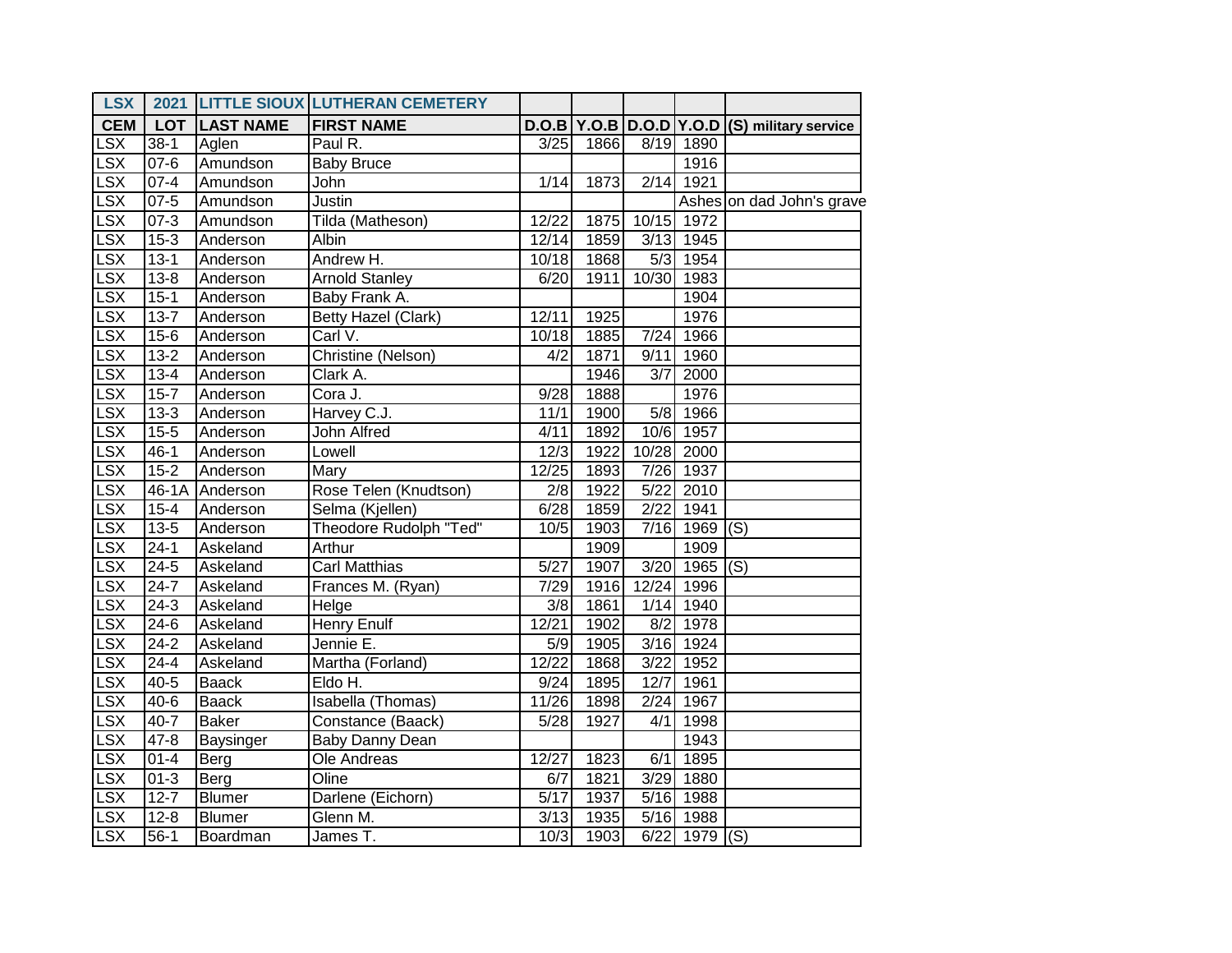| <b>LSX</b>             | 56-5               | Boardman        | Murvel Elmer                   | 9/13  | 1903 |            | 12/3 1998 (S) |          |
|------------------------|--------------------|-----------------|--------------------------------|-------|------|------------|---------------|----------|
| LSX                    | $56 - 8$           | Boardman        | Stanley N.                     | 4/24  | 1910 |            | 3/29 1985     |          |
| <b>LSX</b>             | 56-3               | Boardman        | Tillie T. (Knudson)            | 4/12  | 1883 | 11/5       | 1949          |          |
| <b>LSX</b>             | $56 - 2$           | Boardman        | $\overline{\text{William}}$ C. | 2/18  | 1881 |            | 1960          |          |
| <b>LSX</b>             | $56 - 4$           | Boardman        | William T. "Billy"             | 11/14 | 1906 |            | 1969          |          |
| LSX                    | $14 - 7$           | <b>Brinkley</b> | <b>Baby Daniel Tyler</b>       | 4/8   | 1967 | 4/8        | 1967          |          |
| LSX                    | $43-1$             | <b>Brown</b>    | <b>Eric Nelson</b>             | 12/26 | 1962 | 11/18 1998 |               |          |
| <b>LSX</b>             | $03-2$             | <b>Buck</b>     | Claudia M (Dannatt)            | 11/4  | 1882 | 9/25       | 1962          |          |
| LSX                    | $39-2$             | Calkins         | Lizzie (Hansen)                | 3/24  | 1858 | 11/12      | 1935          |          |
| <b>LSX</b>             | $39-3$             | Calkins         | Orra Frank                     | 9/25  | 1878 | 11/3       | 1888          |          |
| <b>LSX</b>             | $39-1$             | Calkins         | William G.                     | 6/29  | 1857 | 10/22      | 1932          |          |
| S X                    | $34-6$             | Childers        | Gladys Nettie (Quee)           | 1/20  | 1918 | 10/5       | 2006          |          |
| <b>LSX</b>             | $34 - 5$           | Childers        | Raymond Herschel               | 9/27  | 1908 | 11/12      | 1981          |          |
| <b>LSX</b>             | $55 - 7$           | Dannatt         | <b>Burthel "Keith"</b>         | 10/12 | 1946 | 4/14       | 2021          |          |
| <b>LSX</b>             | $55 - 5$           | Dannatt         | <b>Burthel Ernest</b>          | 12/26 | 1909 | 6/11       | 1987          |          |
| <b>LSX</b>             | $23 - 7$           | Dannatt         | Burthel Faye "B.F."            | 8/16  | 1886 | 12/11      | 1963          |          |
| <b>LSX</b>             | $23 - 5$           | Dannatt         | <b>Carol Luree</b>             | 3/4   | 1929 | 11/27      | 1938          |          |
| <b>LSX</b>             | $55-6$             | Dannatt         | Greta Bernice (Knudtson)       | 4/15  | 1916 | 12/17      | 1998          |          |
| <b>LSX</b>             | $23-2$             | Dannatt         | Loel Thorbjpren                | 9/16  | 1921 |            | 4/16 1922     |          |
| <b>LSX</b>             | $23 - 8$           | Dannatt         | Martha C. (Johnson)            | 10/11 | 1888 |            | 8/30 1969     |          |
| <b>LSX</b>             | $23-6$             | Dannatt         | Russell Leon                   | 11/23 | 1918 | 3/12       | 1951          |          |
| LSX                    | $17-4$             | Davis           | Sarah "Sadie" (Nattress)       | 4/1   | 1888 | 5/21       | 1975          |          |
| LSX                    | $56 - 6$           | Eaton           | Annabelle L. (Boardman)        | 5/10  | 1924 | 2/3        | 1993          |          |
| <b>LSX</b>             | $50 - 5$           | Eichman         | John Frederic                  | 9/22  | 1914 | 9/24       | 1998          |          |
| <b>LSX</b>             | $50 - 6$           | Eichman         | T. Bernice (Nattress)          | 6/20  | 1919 | 7/27       | 2009          |          |
| <b>LSX</b>             | $12 - 2$           | Eichorn         | Cheryl C.                      | 12/5  | 1943 | 3/26       | 2004          |          |
| <b>LSX</b>             | $12 - 3$           | Eichorn         | Mildred R. (Anderson)          | 9/27  | 1908 |            | $1/5$ 1988    |          |
| LSX                    | $12 - 4$           | Eichorn         | Wallace A.                     | 3/2   | 1905 | 11/26 1979 |               |          |
| LSX                    | $27 - 5$           | Elkin           | <b>Eunice Marie</b>            | 1/23  | 1936 | 4/7        | 1940          |          |
| LSX                    | $27 - 8$           | Elkin           | Florence Iola (Hoovel)         | 3/9   | 1914 | 7/29       | 1967          |          |
| LSX                    | $27 - 7$           | Elkin           | <b>Howard Leslie</b>           | 3/20  | 1914 | 3/25       | 1988          |          |
| LSX                    | $27 - 6$           | Elkin           | Ronald Howard                  | 5/18  | 1939 | 9/27       | 1995          |          |
| LSX                    | $22 - 6$           | Ellingson       | Anne (Johnson)                 | 4/14  | 1881 | 3/31       | 1955          |          |
| $\overline{\text{SX}}$ | $22 - 5$           | Ellingson       | Carl E.                        | 11/15 | 1877 | 12/10      | 1954          |          |
| LSX                    | $21 - 4$           | Enderson        | Baby                           |       |      |            |               | no stone |
| <b>LSX</b>             | $\frac{1}{21-2}$   | Enderson        | Carl John                      | 1/24  | 1903 | 2/20       | 1974          |          |
| <b>LSX</b>             | $21 - 1$           | Enderson        | Carlois Gaynard                | 8/28  | 1935 | 12/1       | 1984          |          |
| <b>LSX</b>             | $\overline{2}$ 1-3 | Enderson        | Selma S. (Knudson)             | 10/13 | 1907 | 9/17       | 1992          |          |
| <b>LSX</b>             | $04-3$             | Evjy            | Andrew                         |       | 1886 |            | 1915          |          |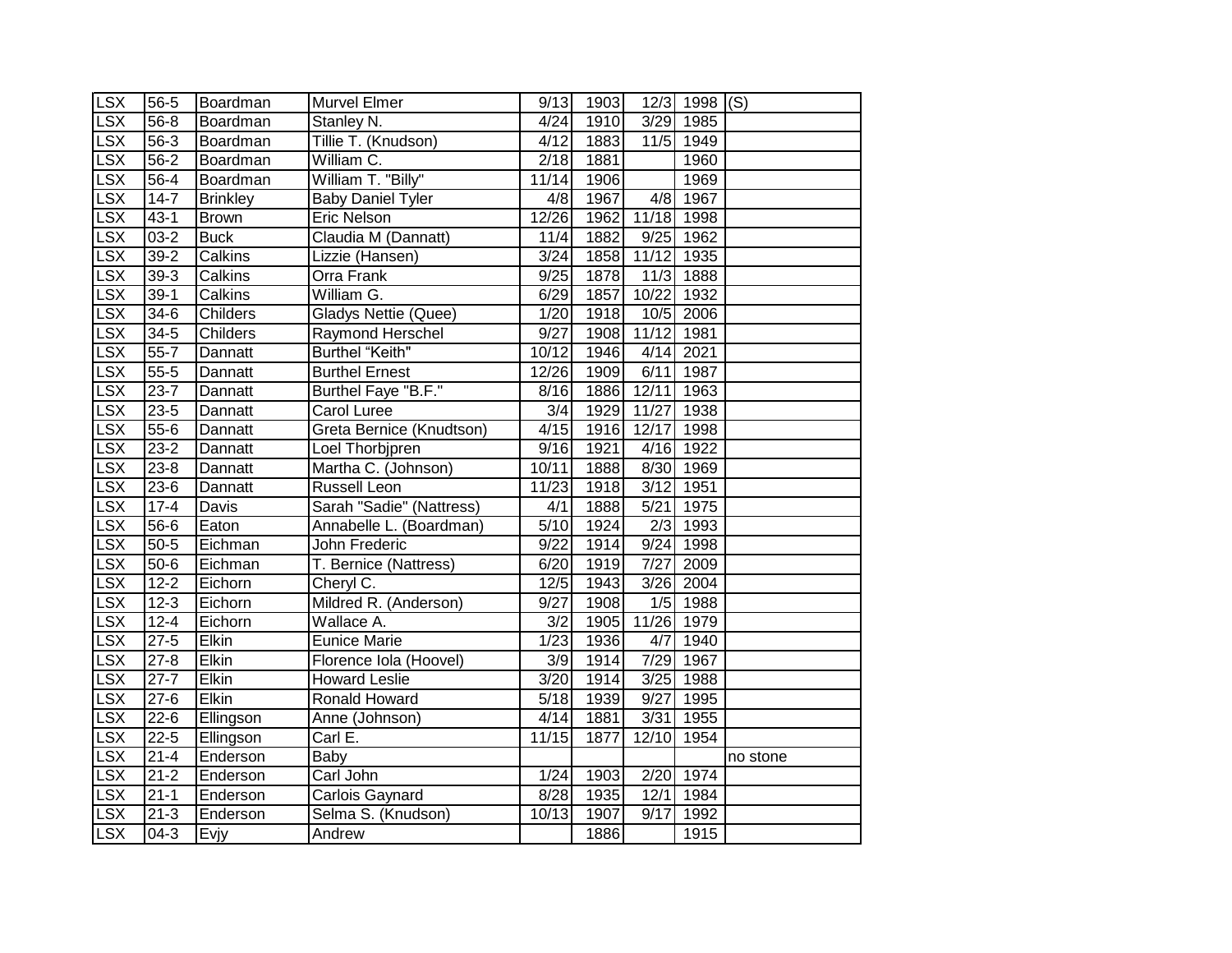| <b>LSX</b>              | $04 - 4$ | Evjy           | child                       |                   |      |                  |           | no dates            |
|-------------------------|----------|----------------|-----------------------------|-------------------|------|------------------|-----------|---------------------|
| LSX                     | $04-6$   | Evjy           | Lenore Christine (Larson)   | 11/15             | 1909 | $\overline{4/3}$ | 1995      |                     |
| LSX                     | $04 - 2$ | Evjy           | Mrs. Sampson                |                   |      |                  | 1914      |                     |
| <b>LSX</b>              | $04 - 5$ | Evjy           | <b>Orville Cecil</b>        | 9/21              | 1909 | 2/26             | 1990      |                     |
| <b>LSX</b>              | $04-1$   | Evjy           | Sampson                     |                   | 1833 |                  | 6/18 1903 |                     |
| LSX                     | $08 - 4$ | Glauser        | Gilbert                     |                   |      |                  |           | no stone            |
| LSX                     | $08 - 3$ | Glauser        | Hannah (Matheson)           | 2/10              | 1870 | 3/21             | 1939      |                     |
| LSX                     | $16 - 8$ | Glauser        | <b>Hilda</b>                |                   |      |                  |           | no stone            |
| LSX                     | $16 - 2$ | Glauser        | John                        | 2/21              | 1897 |                  |           | no stone            |
| LSX                     | $16 - 7$ | Glauser        | Nicholas                    |                   |      |                  |           | no stone            |
| LSX                     | $16-1$   | Glauser        | Oliver                      | 12/26             | 1898 | 12/29            | 1898      | no stone            |
| S X                     | $08 - 2$ | Glauser        | Rudolph                     | 8/5               | 1871 | 6/7              | 1932      |                     |
| LSX                     | $23-1$   | Goble          | Loel Delbert                | 11/14             | 1942 | 11/24            | 1942      |                     |
| <b>LSX</b>              | $58-3$   | Gray           | Harry Chauncey              | 6/19              | 1919 | 4/29             | 1985      |                     |
| <b>LSX</b>              | $58-4$   | Gray           | Marie (Tokle)               | 6/3               | 1917 | 2/9              | 1993      |                     |
| <b>LSX</b>              | $04 - 7$ | Hall           | JoAnn M.                    | 8/18              | 1937 | 7/19             | 2002      |                     |
| $\overline{\text{LSX}}$ | $04 - 8$ | Hall           | Robert M.                   | 11/3              | 1929 | $\overline{9/5}$ | 2002      |                     |
| LSX                     | $57-6$   | <b>Hankins</b> | Alice Faye (Kehoe)          | 3/10              | 1911 | 11/18            | 1994      |                     |
| <b>LSX</b>              | $58 - 8$ | <b>Hankins</b> | Alvina L. (Dagel)           | 3/9               | 1907 | 4/24             | 2000      |                     |
| <b>LSX</b>              | $57-5$   | Hankins        | <b>Orville Fred</b>         | $\sqrt{7/25}$     | 1908 | 11/10            | 1966      | (S)                 |
| LSX                     | $58-7$   | <b>Hankins</b> | Vern Guy                    | $\overline{1/7}$  | 1910 | 10/3             | 1972      |                     |
| LSX                     | $39 - 6$ | Hansen         | <b>Baby</b>                 |                   |      | 4/2              | 1905      |                     |
| S X                     | $39-4$   | Hansen         | <b>Ellen Trine</b>          | 4/6               | 1830 | 3/17             | 1902      | Drammen, Norway     |
| LSX                     | $39-4A$  | Hansen         | George                      | 3/15              | 1829 | 5/11             | 1902      | Christiania, Norway |
| LSX                     | $39 - 5$ | Hansen         | Hepsie (Ferguson)           | $\overline{7/5}$  | 1879 | 4/7              | 1905      |                     |
| LSX                     | $43 - 8$ | Hansen         |                             |                   |      |                  |           | no stone            |
| <b>LSX</b>              | $34-1$   | Hartman        | Earl J.                     | 7/12              | 1892 |                  | 1976      |                     |
| <b>LSX</b>              | $34 - 2$ | Hartman        | Sophia C. (Quee)            |                   | 1895 |                  | 1992      |                     |
| LSX                     | $28 - 5$ | Heerde         | Baby Terry Lynn             |                   |      |                  | 1958      |                     |
| LSX                     | $28-6$   | Heerde         | <b>Julius Fred</b>          | $\overline{5/25}$ | 1922 | 8/7              | 1992      |                     |
| LSX                     | $28-7$   | Heerde         | Myona "Onie" (Vander Stouwe | 8/14              | 1923 | 9/20             | 2011      |                     |
| LSX                     | $38 - 5$ | Hofstad        | George Louis                | 12/10             | 1888 | 1/14             | 1970      |                     |
| <b>LSX</b>              | $38 - 3$ | Hofstad        | Grethe                      | 4/25              | 1833 | 1/11             | 1915      |                     |
| <b>LSX</b>              | $38-6$   | Hofstad        | Julia Amanda (Swenson)      |                   | 1893 | 7/14             | 1966      |                     |
| LSX                     | $38 - 2$ | Hofstad        | Mathias                     | 8/29              | 1833 | 7/29             | 1884      |                     |
| LSX                     | $38 - 4$ | Hofstad        | Matthew                     |                   | 1866 |                  | 1941      |                     |
| <b>LSX</b>              | $12 - 5$ | Ilgg           | Bonnie Lou (Anderson)       | 7/11              | 1963 | 8/7              | 2004      |                     |
| LSX                     | $02 - 1$ | Jenson         | Jens C.                     | 6/20              | 1869 | 4/10             | 1899      |                     |
| <b>LSX</b>              | 49-2     | Johnson        | Alice M. (Mertens)          | 2/8               | 1900 | 5/22             | 1981      |                     |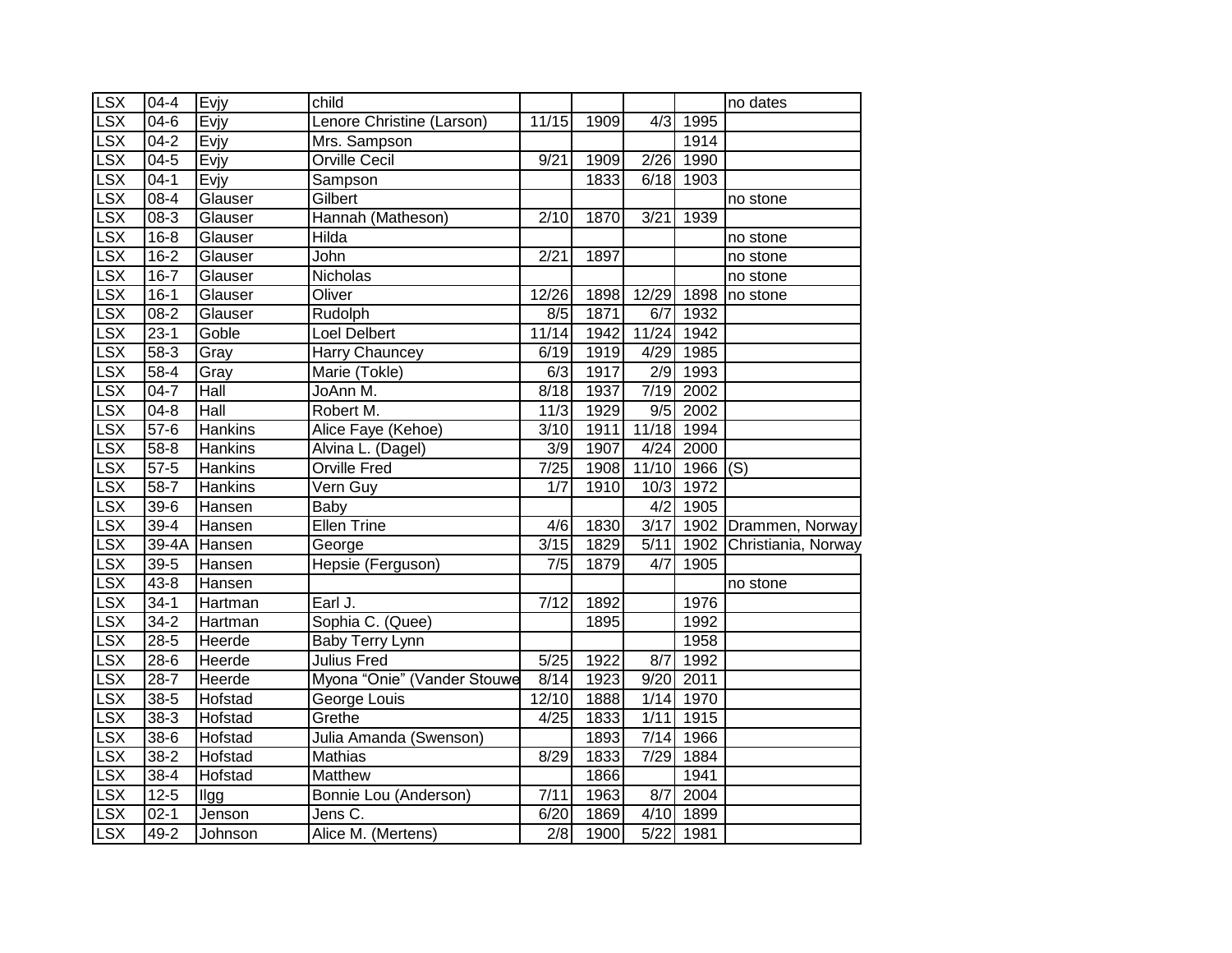| <b>LSX</b>              | 44-5               | Johnson  | Baby                      |                  |                   |                  |           | no stone |
|-------------------------|--------------------|----------|---------------------------|------------------|-------------------|------------------|-----------|----------|
| LSX                     | $44-6$             | Johnson  | Baby                      |                  |                   |                  |           | no stone |
| <b>LSX</b>              | $18-3$             | Johnson  | Bertha (Larson)           |                  | 1892              |                  | 1965      |          |
| <b>LSX</b>              | $22 - 8$           | Johnson  | Betsey Brita (Hansen)     | 4/24             | 1862              | 5/20             | 1923      |          |
| <b>LSX</b>              | $18 - 2$           | Johnson  | <b>Christian Ellis</b>    | 3/22             | 1885              | 7/23             | 1962      |          |
| LSX                     | $49-6$             | Johnson  | DeLila Mae (Baker)        | 8/15             | 1927              | 6/9              | 2013      |          |
| LSX                     | $18-4$             | Johnson  | Leona Thorrine            | 11/10            | 1913              | 10/12            | 1965      |          |
| LSX                     | $49-1$             | Johnson  | Marenus                   | 1/7              | 1891              | 11/16            | 1966      |          |
| LSX                     | 44-8               | Johnson  | Mattie Alice (Day)        | 1/15             | 1899              | 3/10             | 1976      |          |
| LSX                     | 49-5               | Johnson  | Nyle Marenus              | 7/1              | 1924              | 2/9              | 1998      |          |
| LSX                     | $59-1$             | Johnson  | Robert C.                 | 10/5             | 1878              | $\overline{7/9}$ | 1964      |          |
| S X                     | $59-2$             | Johnson  | Sine Caroline (Hansen)    | 8/12             | 1869              | 11/26            | 1953      |          |
| LSX                     | $22 - 7$           | Johnson  | Thorbjorn                 |                  | 1855              | 4/13             | 1927      |          |
| LSX                     | $44 - 7$           | Johnson  | <b>William Bert</b>       | 5/22             | 1893              | 9/22             | 1977      |          |
| <b>LSX</b>              | $22 - 1$           | Johnson  |                           |                  |                   |                  |           | no stone |
| <b>LSX</b>              | $22 - 2$           | Johnson  |                           |                  |                   |                  |           | no stone |
| <b>LSX</b>              | $22 - 3$           | Johnson  |                           |                  |                   |                  |           | no stone |
| $\overline{\text{LSX}}$ | $22 - 4$           | Johnson  |                           |                  |                   |                  |           | no stone |
| LSX                     | $01 - 2$           | Jorahl   | Amalie C.                 | 8/27             | 1869              | 12/22            | 1911      |          |
| <b>LSX</b>              | $27 - 2$           | Kehoe    | George T.                 | 4/12             | 1903              | 10/26 1964       |           |          |
| LSX                     | $27-3$             | Kehoe    | Hazel E. (Lauter)         | 3/18             | 1900              | 5/2              | 1949      |          |
| <b>LSX</b>              | $17-1$             | Kehoe    | John Timothy              | $\sqrt{7/23}$    | 1880              |                  | 5/18 1912 |          |
| LSX                     | $27 - 4$           | Kehoe    | Lester                    |                  |                   |                  | 1939      | no stone |
| LSX                     | $27-1$             | Kehoe    | Marvin Duane              | 5/23             | 1933              | 5/18             | 2006      | (S)      |
| <b>LSX</b>              | $28 - 8$           | Kilgore  | Richard                   | 8/30             | 1940              | 5/24             | 2011      |          |
| <b>LSX</b>              | $23 - 4$           | King     | Arlene C. (Dannatt)       | 9/4              | $\overline{1925}$ | 2/7              | 1998      |          |
| LSX                     | $23 - 3$           | King     | John Clayton              | 3/16             | 1923              | 1/20             | 1998      |          |
| LSX                     | $17-3$             | Knudson  | Halver                    | 11/28            | 1886              | 7/24             | 1920      |          |
| LSX                     | $17 - 8$           | Knudson  | <b>Halver</b>             |                  | 1820              |                  | 1888      |          |
| LSX                     | $17 - 6$           | Knudson  | Margaret (Overland)       | $\overline{1/9}$ | 1855              | $\overline{1/8}$ | 1940      |          |
| <b>LSX</b>              | $17 - 5$           | Knudson  | Torger                    | 7/11             | 1851              | 7/31             | 1917      |          |
| LSX                     | $03-1$             | Knudsvig | Jos. E.                   | 12/31            | 1881              | 12/24            | 1900      |          |
| LSX                     | $46 - 3$           | Knudtson | Knudt S.                  | 5/19             | 1889              | 12/3             | 1979      |          |
| <b>LSX</b>              | 46-2               | Knudtson | Mary (Jones)              | 4/8              | 1895              | 6/17             | 1933      |          |
| <b>LSX</b>              | 46-4               | Knudtson | Rose Isabelle (Jones)     | 3/30             | 1905              | 11/8             | 2007      |          |
| LSX                     | $14 - 1$           | Koep     | Edwin A. "Ed"             |                  | 1909              |                  | 1986      |          |
| <b>LSX</b>              | $\overline{1}$ 4-2 | Koep     | Mathilda "Tillie" (Koele) | 7/2              | 1916              | 4/4              | 1996      |          |
| <b>LSX</b>              | $39 - 8$           | Lamb     | Celia Sylva (Ferguson)    | 5/23             | 1885              | 1/8              | 1911      |          |
| <b>LSX</b>              | $02 - 4$           | Larsen   | Juliane H.                | 4/16             | 1835              |                  | 4/25 1903 |          |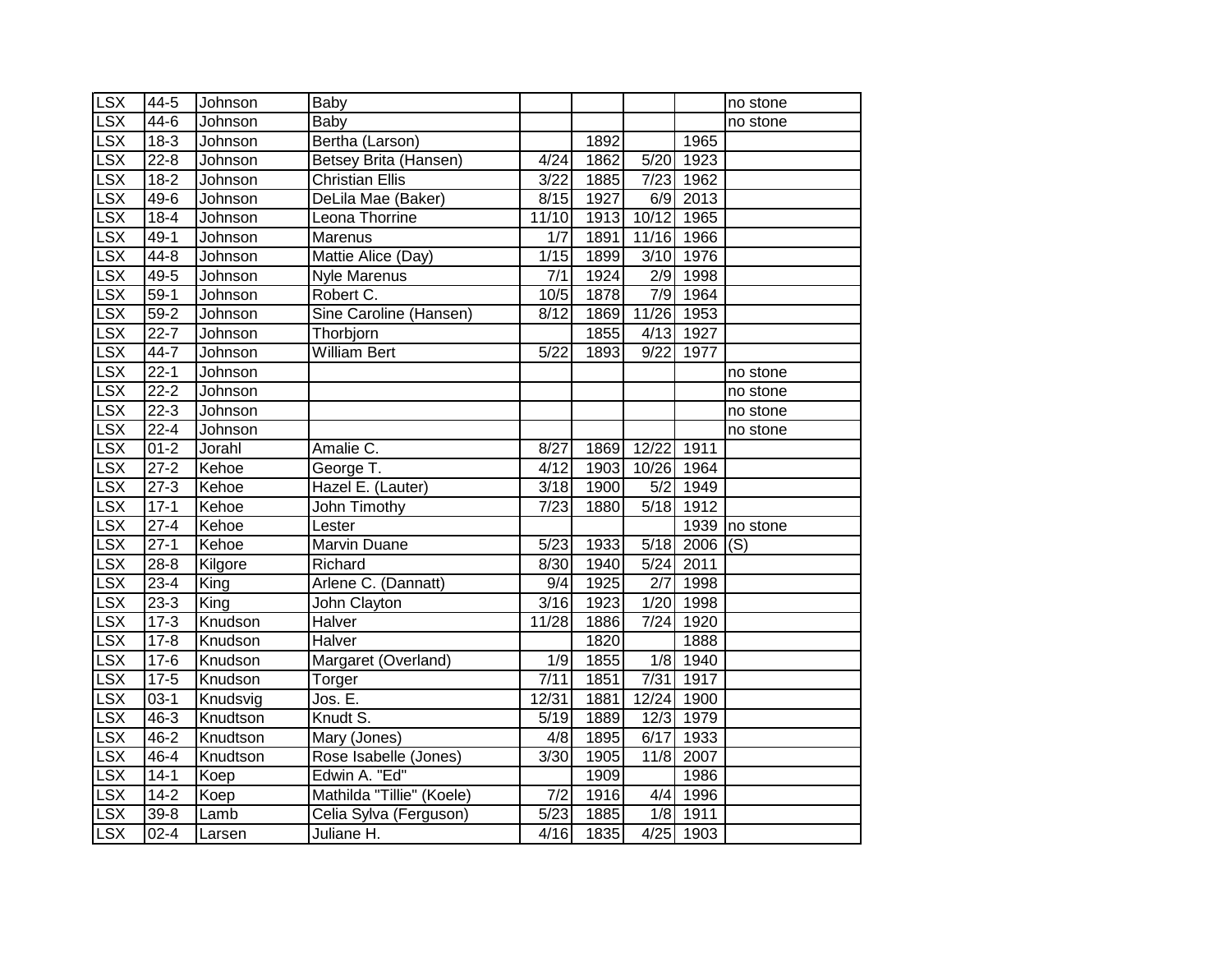| <b>LSX</b>              | $42 - 1$  | Lowe          | Arthur Leighton "Art"          | 1/13              | 1916 | 7/1               | $1998$ (S) |                      |
|-------------------------|-----------|---------------|--------------------------------|-------------------|------|-------------------|------------|----------------------|
| LSX                     | $42 - 5$  | Lowe          | Wanda                          | 3/11              | 1913 | 3/11              | 1913       |                      |
| LSX                     | $40 - 2$  | Madsen        | Lars Louis                     | 5/23              | 1856 | 2/18              | 1912       |                      |
| LSX                     | $40 - 3$  | Madson        | Rasmus                         | 10/11             | 1861 | 11/27             |            | 1888 Denmark         |
| LSX                     | $05-1$    | Matheson      | Ana Serena (Nelson)            | 6/11              | 1848 | 2/25              | 1925       |                      |
| LSX                     | $09-1$    | Matheson      | Carl J.                        |                   | 1878 |                   | 1958       |                      |
| LSX                     | $16 - 4$  | Matheson      | Carrie (Knudtson)              | 3/14              | 1841 | 9/15              | 1919       |                      |
| LSX                     | $09 - 4$  | Matheson      | Dale                           |                   |      |                   |            | no stone             |
| LSX                     | $09 - 2$  | Matheson      | Delpha                         |                   |      |                   |            | no stone             |
| LSX                     | $09-3$    | Matheson      | Donald                         |                   |      |                   |            | no stone             |
| $\overline{\text{LSX}}$ | $05 - 2$  | Matheson      | Gunder                         |                   | 1838 | 5/10              | 1926       | (S)                  |
| LSX                     | $16 - 3$  | Matheson      | John M.                        | 4/26              | 1826 | $5/14$            | 1910       | (S)                  |
| LSX                     | $05 - 3$  | Matheson      | Laura Georgiana (Thorson)      | 7/10              | 1870 | 3/22              | 1931       | no stone             |
| LSX                     | 08-6      | Matheson      | Lewis M. "Louie"               | 1/1               | 1884 | 1/28              | 1968       |                      |
| LSX                     | $18-1$    | Matheson      | Mary                           | 5/31              | 1854 | 2/3               | 1888       |                      |
| LSX                     | $05 - 8$  | Matheson      | <b>Nels Daniel</b>             | 5/30              | 1870 | 9/23              |            | 1948 no stone        |
| $\overline{\text{LSX}}$ | $05 - 4$  | Matheson      | Nora Viola                     | 11/11             | 1894 | $\overline{3/19}$ | 1909       |                      |
| LSX                     | $16-6$    | <b>Meyers</b> | <b>Bert</b>                    |                   |      |                   |            | no stone             |
| LSX                     | $16-5$    | <b>Meyers</b> | William Joseph "Willie"        | $\overline{5/25}$ | 1891 | 2/16              | 1915       |                      |
| LSX                     | $19-2$    | Miller        | Charley N.                     | 12/15             | 1886 | 9/8               | 1887       |                      |
| LSX                     | $19-1$    | Miller        | Elizabeth (Hansen)             | 5/26              | 1859 | 10/30             |            | 1918 <b>"E.C.M."</b> |
| LSX                     | $19-6$    | <b>Miller</b> | Emma C.                        | 9/18              | 1873 | 9/21              | 1902       |                      |
| $S\times$               | $19 - 5$  | <b>Miller</b> | Frank M.                       | 3/9               | 1833 | 4/14              | 1903       |                      |
| LSX                     | $34 - 4$  | Modtland      | Edith (Quee)                   | $\overline{9/3}$  | 1902 | 4/1               | 1994       |                      |
| $\overline{\text{LSX}}$ | $34-3$    | Modtland      | John                           |                   | 1899 |                   | 1977       |                      |
| LSX                     | $50 - 7$  | <b>Myers</b>  | Baby Nathaniel Ryan            | $\overline{5}/19$ | 2003 | 5/29              | 2003       |                      |
| LSX                     | $69 - 7$  | Nelson        | David                          | 9/28              | 1941 | 12/6              | 2008       | (S)                  |
| LSX                     | $43 - 5$  | Nelson        | <b>Edmund Christian "E.C."</b> |                   | 1869 |                   | 1964       |                      |
| LSX                     | $69 - 8$  | Nelson        | <b>Jason Matthew</b>           | 7/22              | 1972 | 8/14              | 2003       |                      |
| LSX                     | $43-6$    | Nelson        | Julia D. (Neilson)             | 3/4               | 1877 | 9/13              | 1966       |                      |
| LSX                     | $41 - 4A$ | Norman        | Becky (Wieme)                  | $\overline{2/1}$  | 1944 | 2/14              | 2019       |                      |
| LSX                     | $41 - 4$  | Norman        | Jerry William                  | 5/29              | 1940 | 12/2              | 2020       |                      |
| LSX                     | $47 - 4$  | Oleson        | Annie Dorothea "Larson"        | 12/22             | 1869 | 1/9               | 1955       |                      |
| LSX                     | $06-4$    | Oleson        | Dale Ole                       | 11/14             | 1916 | 11/5              | $1986$ (S) |                      |
| LSX                     | 06-3      | Oleson        | Donald H.E.                    | 1/17              | 1906 | 2/22              | 1947       |                      |
| LSX                     | $47 - 3$  | Oleson        | John L.                        | 2/28              | 1870 | 10/22             | 1951       |                      |
| LSX                     | $35 - 1$  | Oleson        | Lars Lewis                     | 2/15              | 1831 | 3/1               | 1902       |                      |
| LSX                     | $06-2$    | Oleson        | Laura Minnie (Kumba)           | 11/12             | 1884 | 12/5              | 1926       |                      |
| <b>LSX</b>              | $06-1$    | Oleson        | Ole Simon                      | 4/26              | 1882 | $7/14$            | 1943       |                      |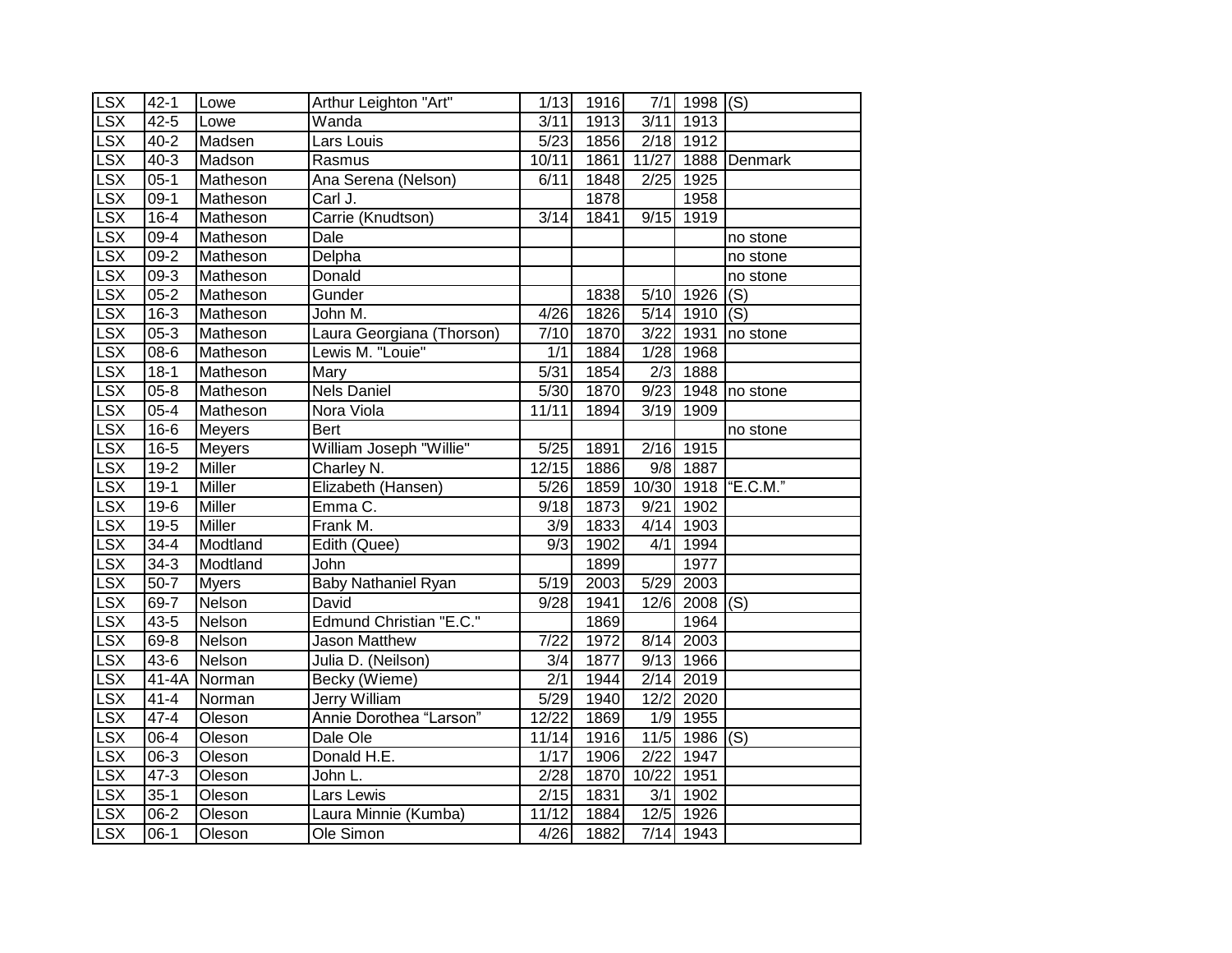| <b>LSX</b>              | $35 - 2$ | Oleson   | Sofia (Berge)                   | 1/14             | 1835 |                    |            | 1918 no stone             |
|-------------------------|----------|----------|---------------------------------|------------------|------|--------------------|------------|---------------------------|
| LSX                     | $47 - 7$ | Olsen    | Thora Louise (Larson)           | 12/30            | 1876 | 3/15               | 1958       |                           |
| <b>LSX</b>              | $20 - 4$ | Overland | Anna Sophia                     |                  | 1822 | 3/1                | 1903       |                           |
| <b>LSX</b>              | $20 - 3$ | Overland | Peder                           | 5/10             | 1823 | 1/17               | 1921       |                           |
| <b>LSX</b>              | 48-6     | Owen     | <b>Bruce Norman</b>             | $\frac{2}{4}$    | 1927 | 2/1                | 2009       | (S)                       |
| LSX                     | 48-5     | Owen     | <b>Esther Nettie (Modtland)</b> | 10/7             | 1928 | 3/7                | 2011       |                           |
| LSX                     | $33 - 5$ | Page     | <b>Clinton Dudley</b>           |                  | 1879 |                    | 1967       |                           |
| LSX                     | $33 - 8$ | Page     | Doris N. (Reynolds)             |                  | 1916 |                    | 1988       |                           |
| <b>LSX</b>              | $33 - 6$ | Page     | Hattie Bertha                   | 9/9              | 1883 | 1/5                | 1953       |                           |
| <b>LSX</b>              | $33 - 7$ | Page     | <b>Mearl Clinton</b>            | 8/23             | 1909 | 3/9                | 1959       |                           |
| LSX                     | $33-1$   | Page     | <b>Mearl Ray</b>                | 9/24             | 1934 | 9/18               | 2008       | (S)                       |
| LSX                     | $12 - 1$ | Palmer   | Anna C. (Anderson)              | 7/3              | 1906 | 5/1                | 1977       |                           |
| LSX                     | $53 - 8$ | Parks    | Timothy "T.M."                  | 6/11             | 1957 | 9/5                | 1990       |                           |
| <b>LSX</b>              | $31 - 7$ | Paulson  | Wayne                           | 5/7              | 1932 | 2/15               | 2020       |                           |
| <b>LSX</b>              | $54 - 2$ | Pearson  | Annette                         | 1/31             | 1939 | 9/17               | 2008       |                           |
| <b>LSX</b>              | $54-5A$  | Pearson  | Baby Juli Lynn                  | 8/22             | 1964 | 8/22               | 1964       |                           |
| $\overline{\text{LSX}}$ | $54-1$   | Pearson  | Daniel Thomas "Tom"             |                  |      | 9/27               | 1991       |                           |
| <b>LSX</b>              | $54 - 7$ | Pearson  | Louisa (Oleson)                 | 8/10             | 1896 |                    | 1983       |                           |
| <b>LSX</b>              | $54-5$   | Pearson  | Paul Edwin "Red"                |                  | 1930 |                    | 1944       |                           |
| <b>LSX</b>              | $54-8$   | Pearson  | Richard J.O.                    |                  | 1937 |                    | 2000       |                           |
| LSX                     | $54-6$   | Pearson  | <b>Richard Nels</b>             |                  | 1897 | 11/25              | 1980       |                           |
| LSX                     | $54-3$   | Pearson  | <b>Thomas Lloyd</b>             | 10/10            | 1928 |                    | 9/19 2017  | (S)                       |
| S X                     | $20 - 5$ | Pederson | Lena (Amundson)                 | 9/10             | 1858 |                    | $2/5$ 1953 |                           |
| LSX                     | $20 - 6$ | Pederson | Severt Mattias "S.M."           | 2/22             | 1852 | $\overline{12/19}$ | 1936       |                           |
| LSX                     | $20 - 2$ | Pederson | Sofia                           |                  |      |                    |            | no stone                  |
| LSX                     | $25 - 2$ | Poulsen  | Cora Wede (Svendsen)            |                  | 1898 |                    | 1974       |                           |
| <b>LSX</b>              | $25-1$   | Poulsen  | Ramus Jorgen "Ray"              | $\overline{3/3}$ | 1894 | $\overline{1/7}$   | 1961       | (S)                       |
| <b>LSX</b>              | $35-3$   | Quee     | <b>Almer Oliver</b>             | 7/7              | 1900 | $\overline{2/27}$  | 1932       |                           |
| LSX                     | $34 - 7$ | Quee     | Henry Johannes                  | 7/28             | 1905 | 10/8               | 1984       |                           |
| LSX                     | $48 - 1$ | Quee     | Herold Victor "Jake"            | 9/11             | 1910 |                    | 2/26 1994  | $\overline{(\mathsf{S})}$ |
| LSX                     | $48 - 4$ | Quee     | <b>Jenell Marie</b>             | 6/11             | 1952 | 5/1                | 2012       |                           |
| <b>LSX</b>              | $48 - 2$ | Quee     | Jennie Lorene (Birchard)        | 4/17             | 1923 | $\overline{5/2}$   | 1998       |                           |
| <b>LSX</b>              | 48-3     | Quee     | Jerry D.                        | 7/21             | 1948 | 5/29               | 2001       |                           |
| LSX                     | $35 - 7$ | Quee     | <b>Nettie</b>                   |                  | 1876 |                    | 1935       |                           |
| LSX                     | $35 - 6$ | Quee     | Ole                             | 8/6              | 1868 | 6/26               | 1955       |                           |
| <b>LSX</b>              | $34 - 8$ | Quee     | Reka L. (Zishka)                | 1/11             | 1907 | 4/15               | 1994       |                           |
| <b>LSX</b>              | $35 - 4$ | Quee     | Samuel S. "Sam"                 | 3/13             | 1866 | 4/7                | 1949       |                           |
| <b>LSX</b>              | $36 - 8$ | Ree      | Ingeborg Malene (Quee)          | 6/6              | 1871 | 7/23               | 1967       |                           |
| <b>LSX</b>              | $36-7$   | Ree      | Rasmus Johan                    | 8/18             | 1871 | 2/7                | 1945       |                           |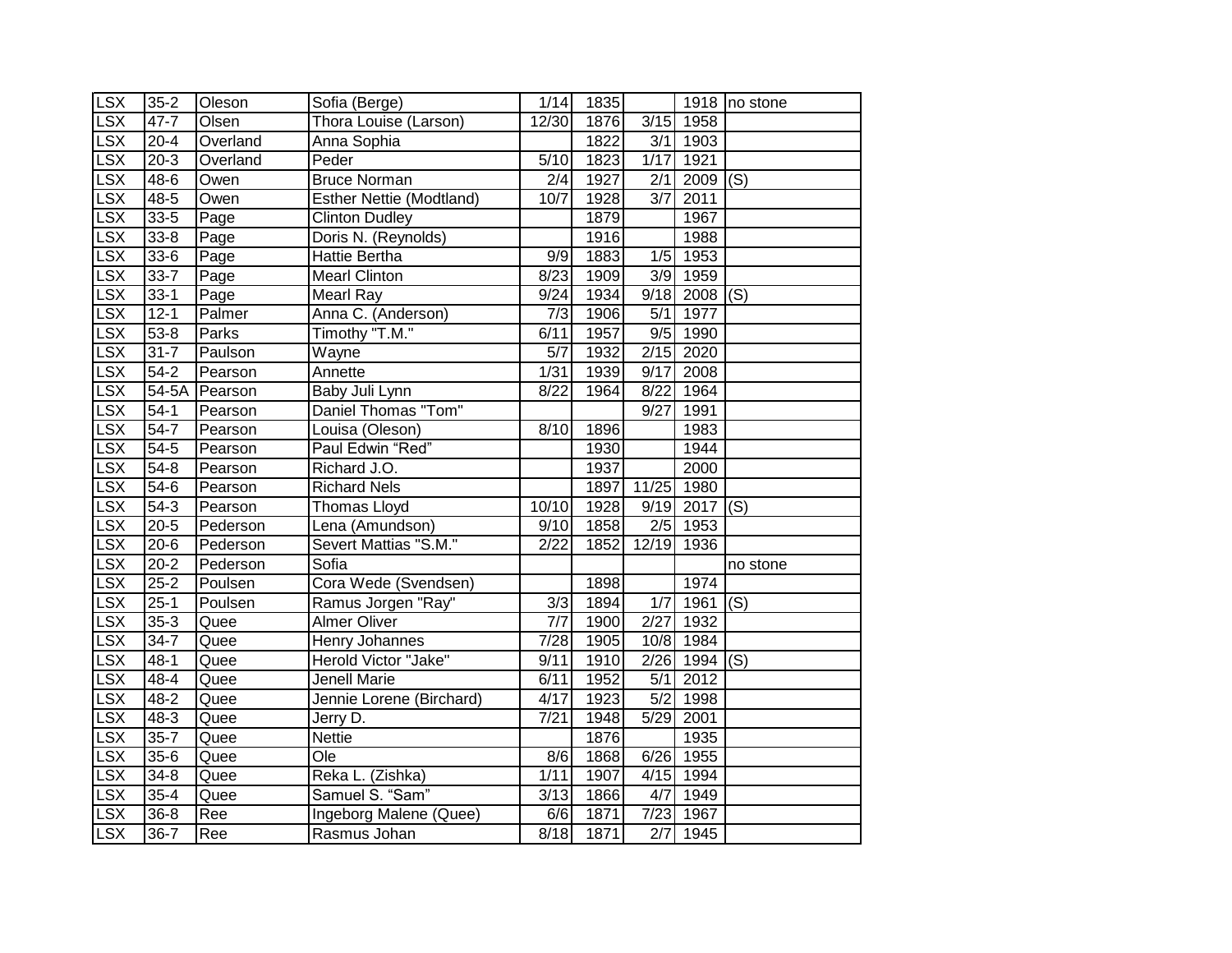| <b>LSX</b>      | $45 - 4$ | Robinson       | Mary Sue (Anderson)          |                   | 1953 |                   | 1/29 2010   |               |
|-----------------|----------|----------------|------------------------------|-------------------|------|-------------------|-------------|---------------|
| <b>LSX</b>      | $02 - 5$ | Rust           | Bertha M. (Matheson)         | 11/28             | 1867 | 12/12             | 1938        |               |
| LSX             | $36 - 6$ | Rygh           | Roger Dean                   | 1/15              | 1935 | 4/1               | 2011        | (S)           |
| <b>LSX</b>      | $36-1$   | Sather         | Baby                         |                   |      |                   |             | no stone      |
| LSX             | $36 - 2$ | Sather         | <b>Baby</b>                  |                   |      |                   |             | no stone      |
| LSX             | $36-3$   | Sather         | Baby                         |                   |      |                   |             | no stone      |
| <b>LSX</b>      | $36 - 4$ | Sather         | <b>Baby</b>                  |                   |      |                   |             | no stone      |
| LSX             | $35 - 8$ | Schwidder      | Mamie O. (Quee)              | 9/13              | 1908 | 3/21              | 1995        |               |
| <b>LSX</b>      | $40 - 1$ | Severtson      | Brondla (Overland)           | 4/22              | 1863 | 3/5               |             | 1956 no stone |
| LSX             | $40 - 4$ | Severtson      | <b>Ingvold Mandius</b>       | 11/19             | 1879 | 1/17              | 1955        |               |
| $S\overline{X}$ | $08 - 5$ | Sheldon        | Stanley                      | 7/3               | 1909 | 9/17              | 1913        |               |
| LSX             | $67 - 7$ | Simington      | Chad                         | 4/17              | 1975 | 5/24              | 2020        |               |
| <b>LSX</b>      | $67-5$   | Simington      | Rosalee Jane (Heppner) "Rosa | 4/5               | 1943 | $\overline{5}/27$ | 2014        |               |
| LSX             | $37-1$   | Skyllingstad   | Rasmus Cornelius K.          |                   |      | 8/1               | $1891$ baby |               |
| <b>LSX</b>      | $21 - 5$ | Skyllingstad   |                              |                   |      |                   |             | no stone      |
| <b>LSX</b>      | $21 - 6$ | Skyllingstad   |                              |                   |      |                   |             | no stone      |
| <b>LSX</b>      | $44 - 2$ | Stellmach      | Joyce Evelyn (Modtland)      | 4/11              | 1938 | 1/10              | 2015        |               |
| <b>LSX</b>      | $44-1$   | Stellmach      | Vincent E. "Vince"           | $5/25$            | 1932 | 11/4              | 2013        | (S)           |
| <b>LSX</b>      | $13-6$   | <b>Stevens</b> | Clara Fay (Anderson)         | 6/16              | 1896 | 2/16              | 1991        |               |
| <b>LSX</b>      | $37 - 8$ | Storsteen      | Amanda M.                    |                   | 1882 |                   | 1961        |               |
| <b>LSX</b>      | $37 - 4$ | Storsteen      | Anna Dorothea (Skyllingstad) |                   | 1856 | $\overline{9/7}$  | 1944        |               |
| LSX             | $37 - 7$ | Storsteen      | Emma                         |                   |      |                   | 1979        |               |
| S X             | $37 - 2$ | Storsteen      | John Christian               | 5/14              | 1894 | 2/10              | 1914        |               |
| LSX             | $37-3$   | Storsteen      | Mathias J.                   | 5/23              | 1856 | 2/8               | 1911        |               |
| LSX             | $45 - 5$ | Swenson        | Alfred M.                    | 11/1              | 1900 | 12/31             | 1949        | (S)           |
| <b>LSX</b>      | $45-1$   | Swenson        | Halvor                       | $\overline{9}/16$ | 1855 | 7/17              | 1941        |               |
| <b>LSX</b>      | $45 - 2$ | Swenson        | Ragnild Andrea (Stoll)       | 9/28              | 1862 | 3/3               | 1925        |               |
| <b>LSX</b>      | $52 - 5$ | Titterington   | <b>Howard Lewis</b>          | 5/28              | 1927 | 6/6               | 2012        |               |
| LSX             | $02 - 6$ | Tuttle         | Earnest C.                   | 3/6               | 1893 | 10/6              | 1969        | (S)           |
| <b>LSX</b>      | $02 - 7$ | Tuttle         | Edna Mae (Meyers)            | 4/23              | 1905 | 10/8              | 1928        | no stone      |
| <b>LSX</b>      | $53-6$   | Wallace        | Linda Marie (Winter)         | 5/25              | 1960 | 9/26              | 2010        |               |
| LSX             | $45 - 6$ | Warner         | Rose D. (Swenson)            | 11/13             | 1898 |                   | 1972        |               |
| LSX             | $46 - 8$ | Welle          | Elvin LeRoy "Bud"            | 3/6               | 1930 | 2/3               | 2015        |               |
| LSX             | $09 - 5$ | Welle          | Mike                         | 8/15              | 1951 | 5/14              | 2010        |               |
| LSX             | $03 - 6$ | Wells          | Ellen A. (Matheson)          | 11/10             | 1908 | 1/2               | 1992        |               |
| LSX             | $02 - 8$ | Wells          | Leonard Leroy                | 7/11              | 1936 | 1/30              | 1943        |               |
| <b>LSX</b>      | $03 - 7$ | Wells          | Lloyd Leslie                 | 2/11              | 1935 | 2/19              | 1969        | (S)           |
| <b>LSX</b>      | $03 - 8$ | Wells          | Lois                         |                   |      | 5/26              | 2012        |               |
| <b>LSX</b>      | $03 - 5$ | Wells          | William E. "Bill"            |                   | 1902 |                   | 1966        |               |